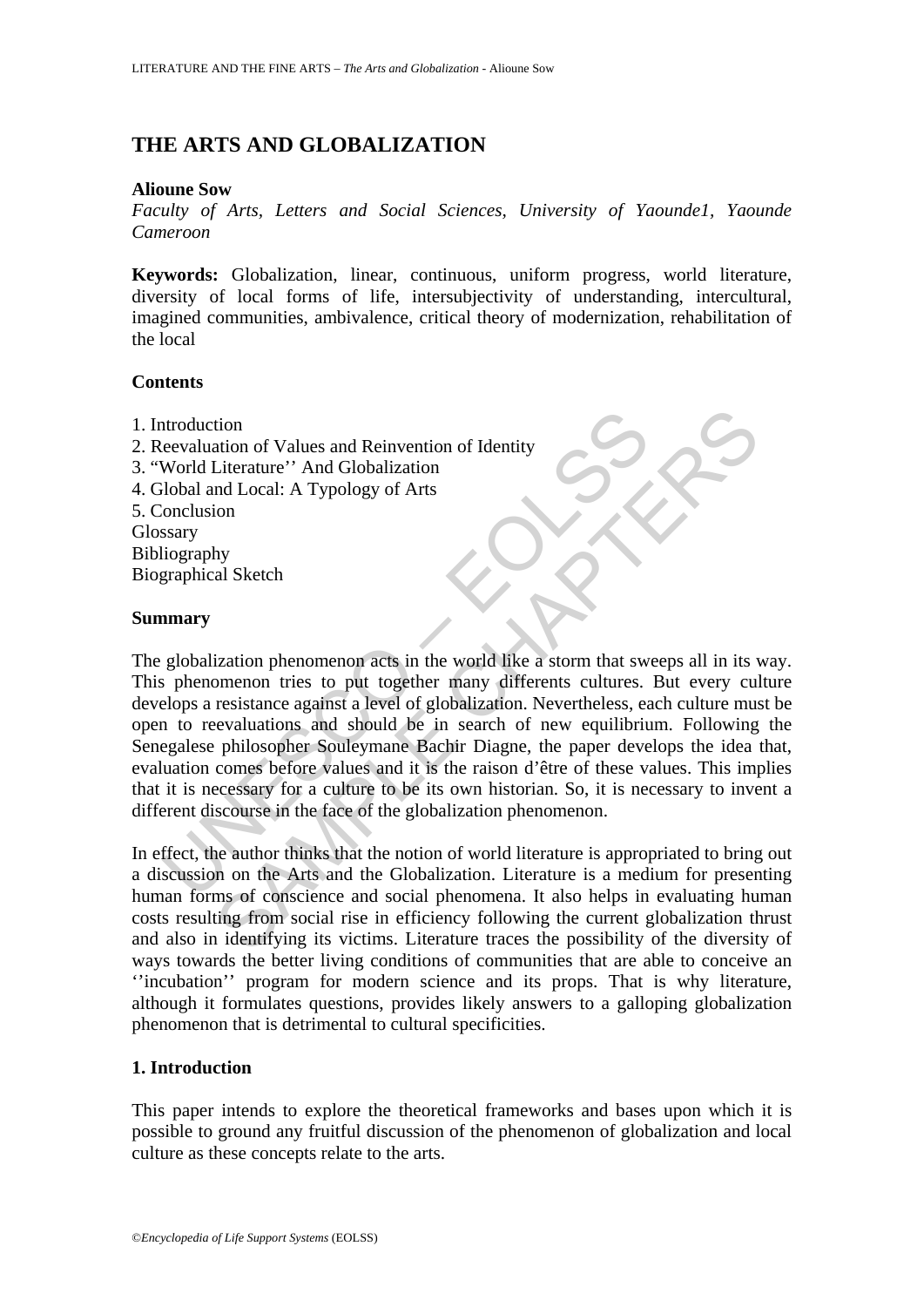As a brief introduction I will begin by pointing out two basic truths :

The globalization phenomenon blows across the world like a storm that sweeps along anything that stands in its way. No culture has ever been defined on a basis other than that of an integration of differences. Such integration brings forth new values, which remain constantly alive.

#### **2. Reevaluation of values and reinvention of identity**

The Senegalese philosopher Souleymane Bachir Diagne points out that evaluation comes before values and is as much the raison d'être of these values as it helps explain their historical function. This implies that it is necessary for a culture to be its own historian, to understand the evaluations in which it has been able to find its equilibrium and also that there are still possibilities for reevaluation wherever it finds itself. Consequently, the global conception of values must be replaced by a new dynamic evaluation of the entire sociopolitical and sociocultural system. In short, with a view to achieving a new reflection against the standardization of globalization, the acknowledgment of various ways towards the integrated development of cultural entities is of necessity.

also that there are still possibilities for reevaluation where<br>sequently, the global conception of values must be replaced b<br>uation of the entire sociopolitical and sociocultural system. In sh<br>eving a new reflection agains hat there are still possibilities for reevaluation wherever it finds it tly, the global conception of values must be replaced by a new dyna of the entire sociopolitical and sociocultural system. In short, with a view of a Diagne refers to that way of thinking that values are entities that can be circumscribed within a set likely to be kept under control as a "global conception of values". Seeing things in this light can only lead us to false criticism that consists in making us think that in the face of globalization there is a kind of sorting operation to be conducted so as to choose values to be kept from those to be discarded. Thus, identity should not be seen in a hazy set of values enshrined in cultures ; rather, it should be both the horizon and the materialization of new assessments that values can yield (identity production) and which will aim at the mastery of their future (identity reinvention). Such mastery of the future will therefore not be any kind of value polishing whatsoever, but rather a reasoned reevaluation with which communities can identify themselves.

Such an argument is proof of the urgency of an inevitable new relationship with the environment and between the conscience and the present in the face of a globalization process which, by its breath-taking pace and the nature and scope of the resulting new challenges mankind is grappling with, seems to have taken many local areas unawares. This explains why Africa for instance is confronted with the unpleasant necessity to live through many eras in one and to evolve at an unavoidably unequal pace of different temporalities, each posing specific historical problems that call for specific solutions.

It is therefore the realization of the failure of a kind of ''development'' philosophy, that is, the concept of a linear, continuous and uniform progress that henceforth appears as a debasing notion that leads to an impracticable way that ought to underlie a reflection on a well thought out and conscious society to be.

Consequently, the transfer mechanism should henceforth be replaced by that of invention. Alternately, reflection organs could be set up with a view to facilitating the appropriation of the available cultural heritage, a real mastery of accumulated knowledge and an optimal utilization of scientific wealth. In this respect, one must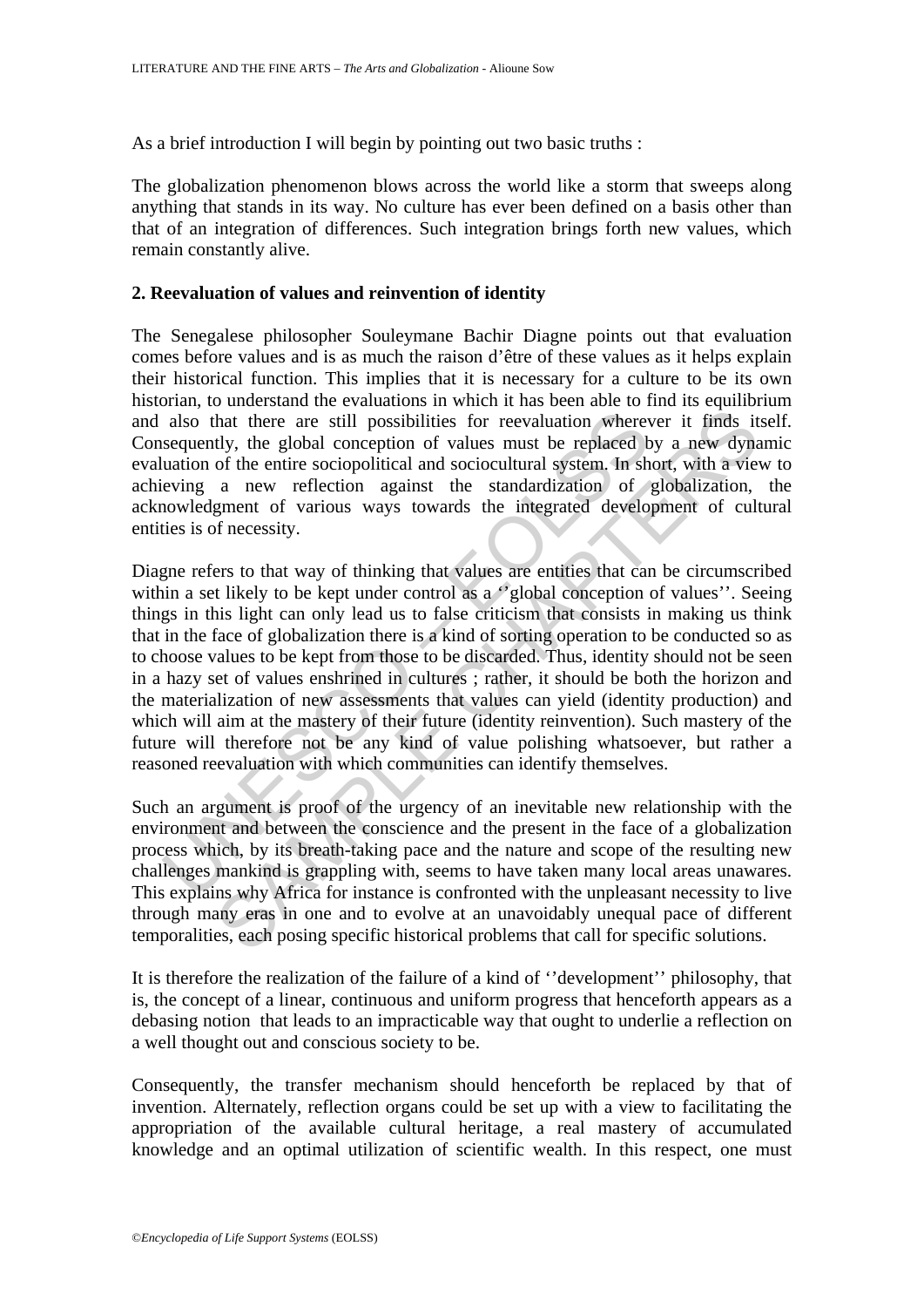question the place of traditional knowledge and know-how within the context of modern science in order to invent a ''*different*'' discourse. For it is a terrible fate to view one's own world, one's own life and values through someone else's eyes.

The invention of a ''different'' discourse implies a review of the conditions of determination of scientific issues, the conditions of the relevance of these issues in relation to the daily problems of a society. We certainly live in a world where no one can afford self-exclusion without risking suffocation. But a reevaluation of the phenomenon of ethnicity enables the elaboration of terms of reference, conceptual designs capable of apprehending the particular value as it is. (see *Sorting out culture*)

# TO ACCESS ALL THE **9 PAGES** OF THIS CHAPTER,

Visit: http://www.eolss.net/Eolss-sampleAllChapter.aspx

#### **Bibliography**

- - -

BACHTIN, MICHAIL : *Die Ästhetik des Wortes*, Frankfurt am Main 1979 [on the culture of the carnival and laughter]

TO ACCESS ALL THE 9 PAGES OF THIS CHA<br>
Visit: http://www.eolss.net/Eolss-sampleAllChapte<br>
iography<br>
iography<br>
HTIN, MICHAIL : *Die Ästhetik des Wortes*, Frankfurt am Main 1979 [on the culture]<br>
INTER, MICHAIL : *Die Ästhet* **TO ACCESS ALL THE 9 PAGES OF THIS CHA[PTER](https://www.eolss.net/ebooklib/sc_cart.aspx?File=E6-24-06-02),**<br>
Visit:  $\frac{\text{http://www.eolss.net/Eolss-sampleAllChapter aspx}}{\text{http://www.eolss.net/Eolss-sampleAllChapter aspx}}$ <br>
y<br>
y<br>
CHAIL: *Die Ästhetik des Wortes*, Frankfurt am Main 1979 [on the culture of the carniva<br>
MEDICK, Doris : Multikult BACHMANN-MEDICK, Doris : Multikultur oder kulturelle Differenzen ? Neue Konzepte von Weltliteratur und Übersetzung in postkolonialer Perspektive, in *: Deutsche Vierteljahresschrift für Literaturwissenschaft und Geistesgeschichte*, 68. Jg., Heft 4, Dezember 1994, pp. 585-612. [on multiculturalism and the respect for cultural differences]

DIAGNE, SOULEYMANE B. : Sciences, techniques et cultures africaines, in : Eckhard Breitinger/Reinhard Sander (Hrsg) : *Language and education in Africa*, Bayreuth African Studies, Bayreuth 1986, pp. 47-61. [on the effect of moderns science and technology on African culture]

HABERMAS, JÜRGEN : *Theorie des kommunikativen Handelns*, Frankfurt am Main 1981. [theory of communication action]

HALL, STUART : *Rassismus und kulturelle Identität,* herausgegeben und übersetzt von Ulrich Mehlen u.a., Hamburg 1994. [on racism and cultural identity]

KREUTZER, LEO : *Phantasie des Lokalen. Globalisierungsdiskurs in der Goethezeit, in : ebd. Entwicklungspolitik*. Informationsdienst des Evangelischen Pressedienstes, 22/97, pp. 16-19. [on concepts of globalisations at the turn of the  $18<sup>th</sup>$  to  $19<sup>th</sup>$  century and the value of the local]

MANSILLA, HUGO C. : *Die Trugbilder der Entwicklung in der Dritten Welt. Elemente einer kritischen Theorie der Modernisierung,* Paderborn/München/Wien/Zürich 1986. [on the problems of the concept development]

WIMMER, FRANZ M. (1990). *Interkulturelle Philosophie, Geschichte und Theorie*, Bd. 1, Wien. [on intercultural philosophy]

#### **Biographical Sketch**

**Dr. phil. habil El Hadji Alioune Sow** Date and place of birth: 23rd February 1955 in Kaffrine (Senegal)